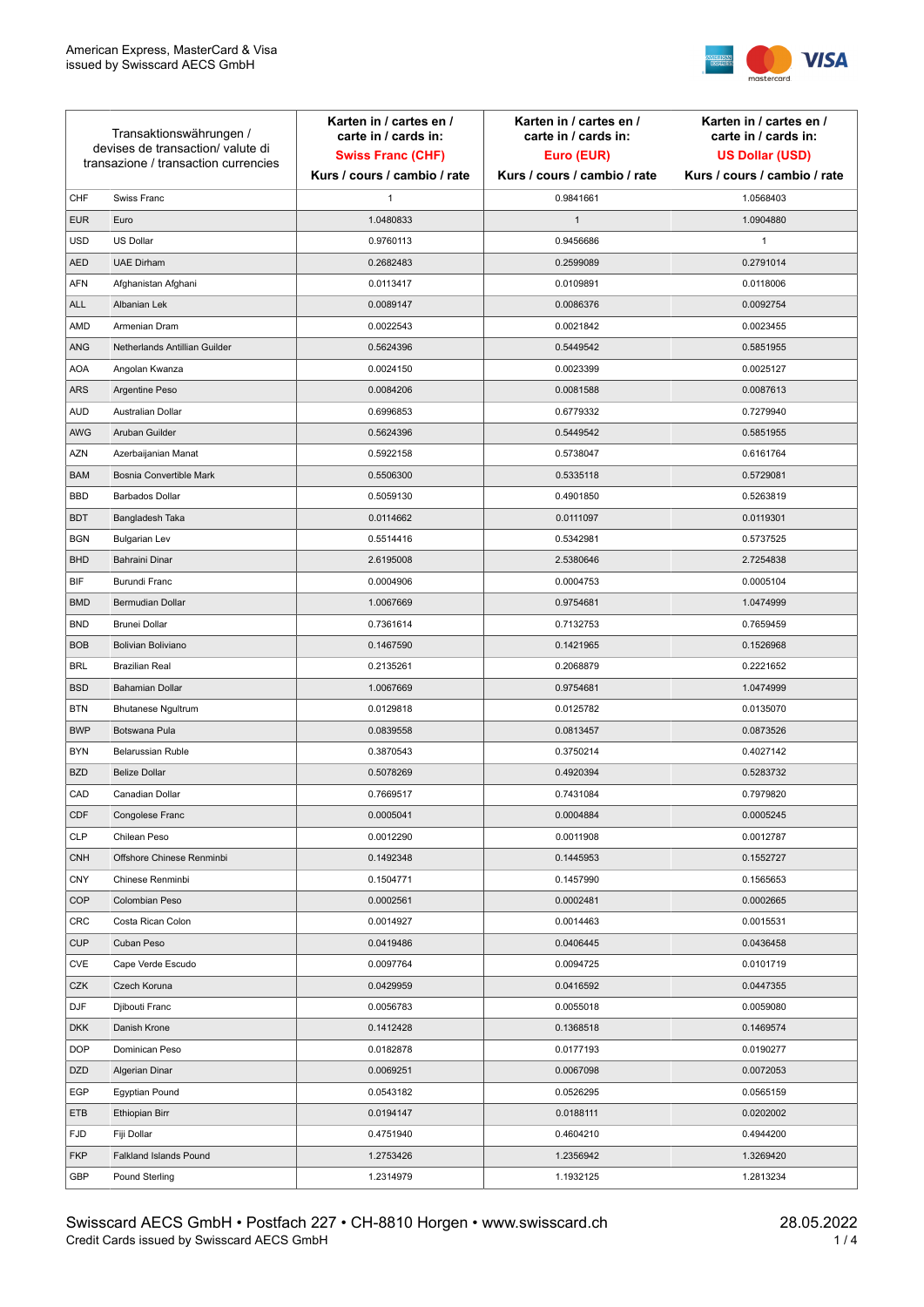

| Transaktionswährungen /<br>devises de transaction/valute di<br>transazione / transaction currencies |                        | Karten in / cartes en /<br>carte in / cards in: | Karten in / cartes en /<br>carte in / cards in: | Karten in / cartes en /<br>carte in / cards in: |
|-----------------------------------------------------------------------------------------------------|------------------------|-------------------------------------------------|-------------------------------------------------|-------------------------------------------------|
|                                                                                                     |                        | <b>Swiss Franc (CHF)</b>                        | Euro (EUR)                                      | <b>US Dollar (USD)</b>                          |
|                                                                                                     |                        | Kurs / cours / cambio / rate                    | Kurs / cours / cambio / rate                    | Kurs / cours / cambio / rate                    |
| <b>GEL</b>                                                                                          | Georgia Lari           | 0.3525452                                       | 0.3415851                                       | 0.3668089                                       |
| <b>GHS</b>                                                                                          | Ghana Cedi             | 0.1410472                                       | 0.1366623                                       | 0.1467539                                       |
| GIP                                                                                                 | Gibraltar Pound        | 1.2753426                                       | 1.2356942                                       | 1.3269420                                       |
| <b>GMD</b>                                                                                          | Gambia Dalasi          | 0.0206094                                       | 0.0199687                                       | 0.0214432                                       |
| <b>GNF</b>                                                                                          | Guinea Franc           | 0.0001170                                       | 0.0001134                                       | 0.0001217                                       |
| <b>GTQ</b>                                                                                          | Guatemala Quetzal      | 0.1313587                                       | 0.1272750                                       | 0.1366734                                       |
| GYD                                                                                                 | Guyana Dollar          | 0.0048193                                       | 0.0046695                                       | 0.0050143                                       |
| HKD                                                                                                 | Hong Kong Dollar       | 0.1243513                                       | 0.1204854                                       | 0.1293825                                       |
| <b>HNL</b>                                                                                          | Honduras Lempira       | 0.0410326                                       | 0.0397570                                       | 0.0426927                                       |
| <b>HRK</b>                                                                                          | Croatian Kuna          | 0.1439045                                       | 0.1394307                                       | 0.1497268                                       |
| <b>HTG</b>                                                                                          | Haiti Gourde           | 0.0088346                                       | 0.0085599                                       | 0.0091920                                       |
| <b>HUF</b>                                                                                          | Forint                 | 0.0027149                                       | 0.0026305                                       | 0.0028247                                       |
| <b>IDR</b>                                                                                          | Indonesia Rupiah       | 0.0000692                                       | 0.0000670                                       | 0.0000720                                       |
| <b>ILS</b>                                                                                          | New Israeli Sheqel     | 0.2947494                                       | 0.2855861                                       | 0.3066747                                       |
| <b>INR</b>                                                                                          | Indian Rupee           | 0.0129897                                       | 0.0125859                                       | 0.0135153                                       |
| IQD                                                                                                 | Iraqi Dinar            | 0.0006896                                       | 0.0006682                                       | 0.0007175                                       |
| <b>ISK</b>                                                                                          | <b>Iceland Krona</b>   | 0.0077569                                       | 0.0075158                                       | 0.0080707                                       |
| <b>JMD</b>                                                                                          | Jamaican Dollar        | 0.0065240                                       | 0.0063212                                       | 0.0067880                                       |
| <b>JOD</b>                                                                                          | Jordanian Dinar        | 1.4222572                                       | 1.3780414                                       | 1.4798007                                       |
| JPY                                                                                                 | Yen                    | 0.0077052                                       | 0.0074657                                       | 0.0080169                                       |
| <b>KES</b>                                                                                          | Kenyan Shilling        | 0.0086381                                       | 0.0083696                                       | 0.0089876                                       |
| <b>KGS</b>                                                                                          | Kyrgyzstan Som         | 0.0124640                                       | 0.0120765                                       | 0.0129683                                       |
| <b>KHR</b>                                                                                          | Cambodia Riel          | 0.0002482                                       | 0.0002405                                       | 0.0002582                                       |
| <b>KMF</b>                                                                                          | Comoro Franc           | 0.0021913                                       | 0.0021232                                       | 0.0022800                                       |
| <b>KRW</b>                                                                                          | Korean Republic Won    | 0.0008060                                       | 0.0007809                                       | 0.0008386                                       |
| <b>KWD</b>                                                                                          | Kuwaiti Dinar          | 3.2250036                                       | 3.1247432                                       | 3.3554848                                       |
| <b>KYD</b>                                                                                          | Cayman Islands Dollar  | 1.2081208                                       | 1.1705622                                       | 1.2570005                                       |
| KZT                                                                                                 | Kazakhstan Tenge       | 0.0023172                                       | 0.0022452                                       | 0.0024110                                       |
| LAK                                                                                                 | Lao Republic Kip       | 0.0000752                                       | 0.0000729                                       | 0.0000782                                       |
| LBP                                                                                                 | Lebanese Pound         | 0.0000409                                       | 0.0000396                                       | 0.0000426                                       |
| <b>LKR</b>                                                                                          | Sri Lanka Rupee        | 0.0027856                                       | 0.0026990                                       | 0.0028983                                       |
| <b>LRD</b>                                                                                          | Liberian Dollar        | 0.0066560                                       | 0.0064491                                       | 0.0069253                                       |
| <b>LSL</b>                                                                                          | Lesotho Lothi          | 0.0646933                                       | 0.0626821                                       | 0.0673107                                       |
| LYD                                                                                                 | Libyan Dinar           | 0.2112762                                       | 0.2047080                                       | 0.2198243                                       |
| <b>MAD</b>                                                                                          | Moroccan Dirham        | 0.0995606                                       | 0.0964654                                       | 0.1035887                                       |
| MDL                                                                                                 | Moldovan Leu           | 0.0529273                                       | 0.0512819                                       | 0.0550687                                       |
| <b>MGA</b>                                                                                          | Malagasy Ariary        | 0.0002493                                       | 0.0002415                                       | 0.0002594                                       |
| MKD                                                                                                 | Macedonia Denar        | 0.0174966                                       | 0.0169527                                       | 0.0182045                                       |
| <b>MMK</b>                                                                                          | Myanmar Kyat           | 0.0005442                                       | 0.0005273                                       | 0.0005662                                       |
| <b>MNT</b>                                                                                          | Mongolia Tugrik        | 0.0003211                                       | 0.0003111                                       | 0.0003341                                       |
| <b>MOP</b>                                                                                          | Macao Pataca           | 0.1245536                                       | 0.1206814                                       | 0.1295929                                       |
| <b>MRU</b>                                                                                          | Mauritanian Ouguiya    | 0.0276419                                       | 0.0267826                                       | 0.0287603                                       |
| <b>MUR</b>                                                                                          | <b>Mauritius Rupee</b> | 0.0232202                                       | 0.0224983                                       | 0.0241597                                       |
| <b>MVR</b>                                                                                          | Maldives Rufiyaa       | 0.0652251                                       | 0.0631974                                       | 0.0678641                                       |
| <b>MWK</b>                                                                                          | Malawi Kwacha          | 0.0009918                                       | 0.0009610                                       | 0.0010319                                       |
| <b>MXN</b>                                                                                          | Mexican Peso           | 0.0514865                                       | 0.0498859                                       | 0.0535696                                       |
| <b>MYR</b>                                                                                          | Malaysian Ringgit      | 0.2301043                                       | 0.2229507                                       | 0.2394141                                       |
|                                                                                                     |                        |                                                 |                                                 |                                                 |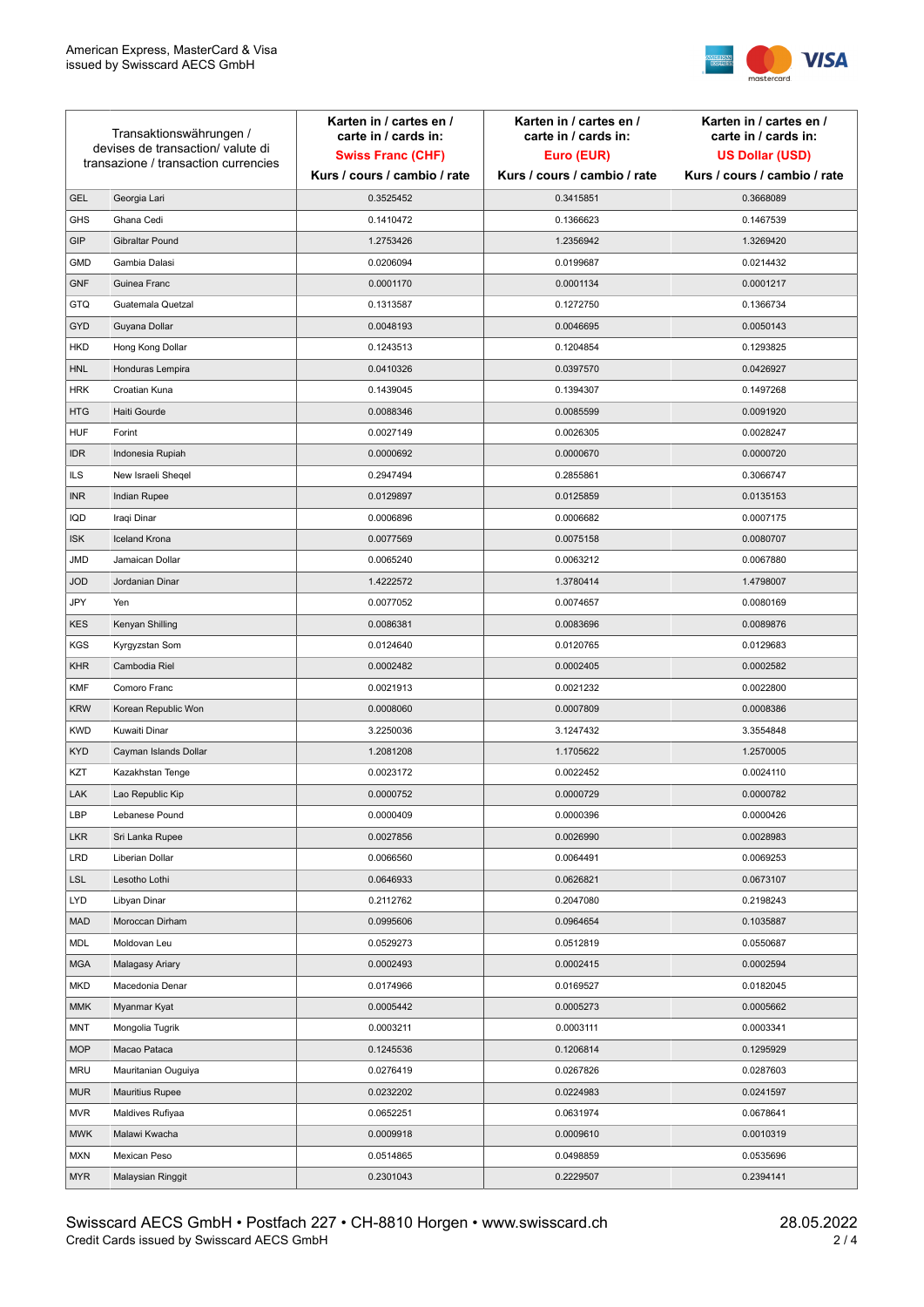

| Transaktionswährungen /<br>devises de transaction/valute di<br>transazione / transaction currencies |                             | Karten in / cartes en /<br>carte in / cards in:<br><b>Swiss Franc (CHF)</b> | Karten in / cartes en /<br>carte in / cards in:<br>Euro (EUR) | Karten in / cartes en /<br>carte in / cards in:<br><b>US Dollar (USD)</b> |
|-----------------------------------------------------------------------------------------------------|-----------------------------|-----------------------------------------------------------------------------|---------------------------------------------------------------|---------------------------------------------------------------------------|
|                                                                                                     |                             | Kurs / cours / cambio / rate                                                | Kurs / cours / cambio / rate                                  | Kurs / cours / cambio / rate                                              |
| <b>MZN</b>                                                                                          | Mozambique Metical          | 0.0157314                                                                   | 0.0152423                                                     | 0.0163679                                                                 |
| <b>NAD</b>                                                                                          | Namibia Dollar              | 0.0647428                                                                   | 0.0627300                                                     | 0.0673622                                                                 |
| <b>NGN</b>                                                                                          | Nigeria Naira               | 0.0024041                                                                   | 0.0023294                                                     | 0.0025014                                                                 |
| <b>NIO</b>                                                                                          | Nicaragua Cordoba Oro       | 0.0282459                                                                   | 0.0273678                                                     | 0.0293887                                                                 |
| <b>NOK</b>                                                                                          | Norwegian Krone             | 0.1033977                                                                   | 0.1001832                                                     | 0.1075811                                                                 |
| <b>NPR</b>                                                                                          | Nepalese Rupee              | 0.0081186                                                                   | 0.0078662                                                     | 0.0084471                                                                 |
| <b>NZD</b>                                                                                          | New Zealand Dollar          | 0.6393693                                                                   | 0.6194923                                                     | 0.6652377                                                                 |
| <b>OMR</b>                                                                                          | Oman Rial                   | 2.5606723                                                                   | 2.4810650                                                     | 2.6642752                                                                 |
| PAB                                                                                                 | Panamanian Balboa           | 1.0067669                                                                   | 0.9754681                                                     | 1.0474999                                                                 |
| <b>PEN</b>                                                                                          | Peru Sol                    | 0.2763956                                                                   | 0.2678029                                                     | 0.2875784                                                                 |
| <b>PGK</b>                                                                                          | Papua New Guinea Kina       | 0.2859218                                                                   | 0.2770329                                                     | 0.2974900                                                                 |
| PHP                                                                                                 | Philippine Peso             | 0.0193071                                                                   | 0.0187069                                                     | 0.0200883                                                                 |
| <b>PKR</b>                                                                                          | Pakistan Rupee              | 0.0050399                                                                   | 0.0048832                                                     | 0.0052438                                                                 |
| <b>PLN</b>                                                                                          | Zloty                       | 0.2316832                                                                   | 0.2244805                                                     | 0.2410569                                                                 |
| <b>PYG</b>                                                                                          | Paraguay Guarani            | 0.0001469                                                                   | 0.0001423                                                     | 0.0001528                                                                 |
| QAR                                                                                                 | Qatari Rial                 | 0.2706434                                                                   | 0.2622295                                                     | 0.2815934                                                                 |
| <b>RON</b>                                                                                          | Leu                         | 0.2194498                                                                   | 0.2126274                                                     | 0.2283286                                                                 |
| <b>RSD</b>                                                                                          | Serbian Dinar               | 0.0091831                                                                   | 0.0088976                                                     | 0.0095546                                                                 |
| <b>RUB</b>                                                                                          | Russian Ruble               | 0.0155306                                                                   | 0.0150478                                                     | 0.0161590                                                                 |
| <b>RWF</b>                                                                                          | Rwanda Franc                | 0.0009884                                                                   | 0.0009577                                                     | 0.0010284                                                                 |
| SAR                                                                                                 | Saudi Riyal                 | 0.2626695                                                                   | 0.2545035                                                     | 0.2732969                                                                 |
| <b>SBD</b>                                                                                          | Solomon Islands Dollar      | 0.1288662                                                                   | 0.1248599                                                     | 0.1340800                                                                 |
| <b>SCR</b>                                                                                          | Seychelles Rupee            | 0.0718883                                                                   | 0.0696534                                                     | 0.0747968                                                                 |
| <b>SDG</b>                                                                                          | Sudanese Pound              | 0.0022604                                                                   | 0.0021901                                                     | 0.0023519                                                                 |
| SEK                                                                                                 | Swedish Krona               | 0.0996266                                                                   | 0.0965294                                                     | 0.1036574                                                                 |
| SGD                                                                                                 | Singapore Dollar            | 0.7136724                                                                   | 0.6914854                                                     | 0.7425470                                                                 |
| <b>SHP</b>                                                                                          | St Helena Pound             | 1.2753426                                                                   | 1.2356942                                                     | 1.3269420                                                                 |
| <b>SLL</b>                                                                                          | Sierra Leone Leone          | 0.0000771                                                                   | 0.0000747                                                     | 0.0000802                                                                 |
| SOS                                                                                                 | Somali shilling             | 0.0017429                                                                   | 0.0016887                                                     | 0.0018134                                                                 |
| <b>SRD</b>                                                                                          | Suriname Dollar             | 0.0480898                                                                   | 0.0465948                                                     | 0.0500355                                                                 |
| SSD                                                                                                 | South Sudanese Pound        | 0.0021684                                                                   | 0.0021010                                                     | 0.0022561                                                                 |
| <b>STN</b>                                                                                          | Sao Tome and Principe Dobra | 0.0435958                                                                   | 0.0422405                                                     | 0.0453597                                                                 |
| <b>SVC</b>                                                                                          | El Salvador Colon           | 0.1150591                                                                   | 0.1114821                                                     | 0.1197143                                                                 |
| <b>SZL</b>                                                                                          | Swaziland Lilangeni         | 0.0646997                                                                   | 0.0626883                                                     | 0.0673174                                                                 |
| THB                                                                                                 | Baht                        | 0.0289213                                                                   | 0.0280222                                                     | 0.0300914                                                                 |
| <b>TJS</b>                                                                                          | Tajikistan Somoni           | 0.0883129                                                                   | 0.0855674                                                     | 0.0918860                                                                 |
| TMT                                                                                                 | Turkmenistan Manat          | 0.2884719                                                                   | 0.2795038                                                     | 0.3001433                                                                 |
| <b>TND</b>                                                                                          | <b>Tunisian Dinar</b>       | 0.3372302                                                                   | 0.3267462                                                     | 0.3508743                                                                 |
| <b>TOP</b>                                                                                          | Tonga Pa'anga               | 0.4473065                                                                   | 0.4334004                                                     | 0.4654042                                                                 |
| <b>TRY</b>                                                                                          | Turkish Lira                | 0.0609501                                                                   | 0.0590553                                                     | 0.0634161                                                                 |
| <b>TTD</b>                                                                                          | Trinidad & Tobago Dollar    | 0.1496072                                                                   | 0.1449561                                                     | 0.1556602                                                                 |
| <b>TWD</b>                                                                                          | New Taiwan Dollar           | 0.0344311                                                                   | 0.0333607                                                     | 0.0358242                                                                 |
| TZS                                                                                                 | Tanzanian Shilling          | 0.0004334                                                                   | 0.0004199                                                     | 0.0004509                                                                 |
| <b>UAH</b>                                                                                          | Ukraine Hryvnia             | 0.0344136                                                                   | 0.0333437                                                     | 0.0358059                                                                 |
| <b>UGX</b>                                                                                          | Uganda Shilling             | 0.0002703                                                                   | 0.0002619                                                     | 0.0002812                                                                 |
| <b>UYU</b>                                                                                          | Peso Uruguayo               | 0.0252752                                                                   | 0.0244894                                                     | 0.0262978                                                                 |
| UZS                                                                                                 | Uzbekistan Sum              | 0.0000912                                                                   | 0.0000884                                                     | 0.0000949                                                                 |